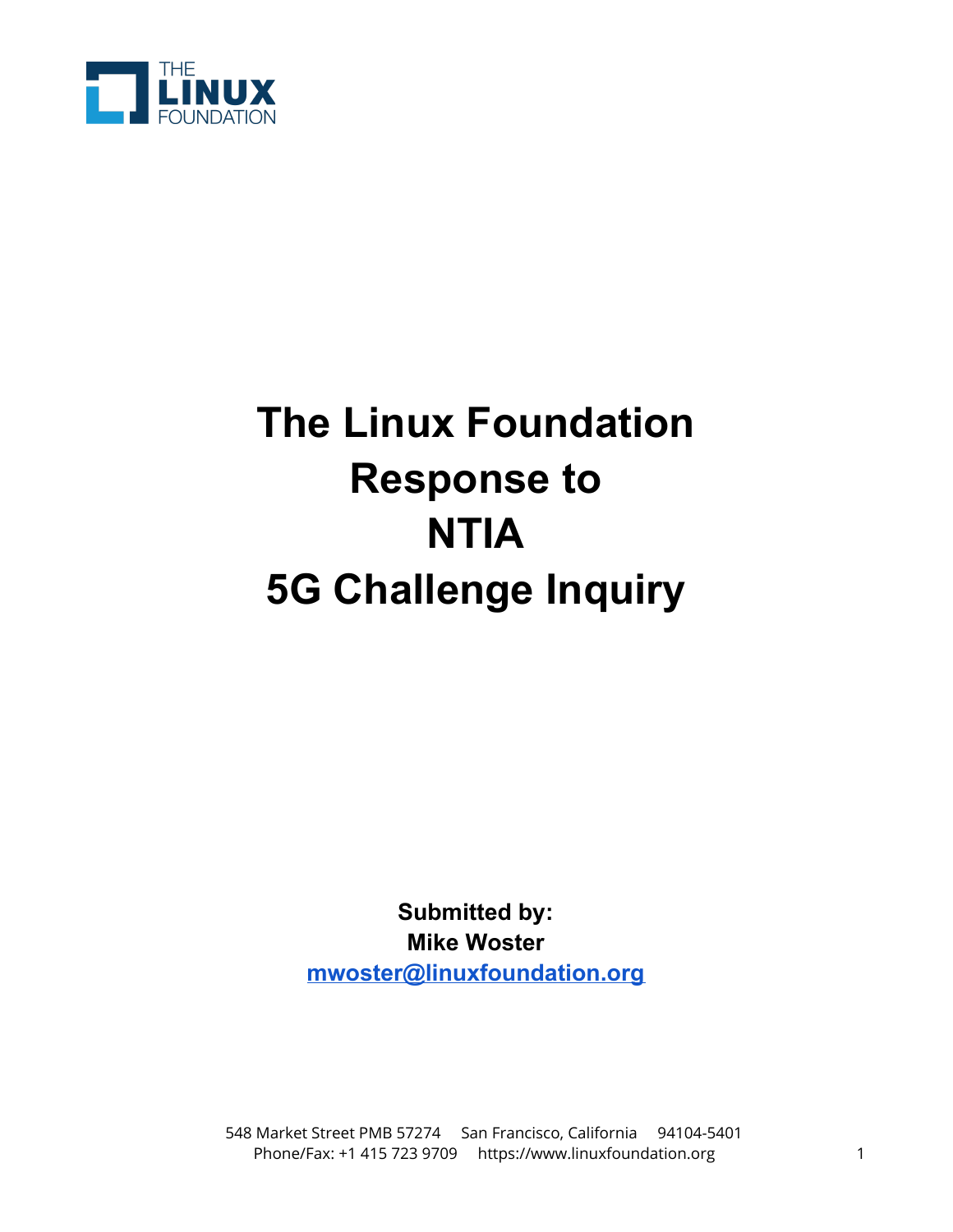

### **Introduction:**

The Linux Foundation's goal is to create the greatest shared technology investment in history by enabling open collaboration across companies, developers and users.

We are the nonprofit organization of choice to build ecosystems that accelerate open source technology development and commercial adoption on a global scale. You can learn more about the Linux Foundation at [www.linuxfoundation.org](http://www.linuxfoundation.org/) and in our [annual](https://linuxfoundation.org/wp-content/uploads/2020-Linux-Foundation-Annual-Report_120520.pdf) report.

Using the COCOMO II model to estimate the value of code, the Linux Foundation hosts the shared R&D effort of over 450 open source projects worth over \$54B USD. Developed openly under neutral governance, these projects are a result of the collaboration of the private sector, government, and academia.

Recently DARPA has selected the Linux Foundation as its open source foundation partner for its 5G, Edge, and IoT efforts, which include defining, integrating, and testing a fully open source 5g end to end stack.

We welcome a successful NTIA 5G Challenge and propose that any challenge be in partnership with the Linux Foundation to build on this open source end to end 5g stack collaboration. The Linux Foundation has a commercial ecosystems built on multi-vendor interoperable open source projects that span 1000 members and 890,000 contributors.

# **Existing Collaboration with DARPA and The LInux Foundation:**

- The Linux Foundation established an umbrella project (US Gov Ops) for US Government driven end user ecosystem around a Open Source Software driving a new era of US technology leadership
- The first project under the umbrella, in collaboration with DARPA, is OPS-5G (Open, Programmable Secure) established to accelerate 5G, Edge & IoT technologies creation and deployment
- Open Ecosystem efforts aligns on a common open source architecture and set of open source projects and focuses on integrations and enhancements to the secure open source end to end 5G stack.
- Effort leverages the existing networking open source projects and community efforts at the Linux Foundation and industry disruptions like disaggregation, SDN/NFV, and cloud native.

# **Why DARPA chose Linux Foundation, de-facto partner for open source:**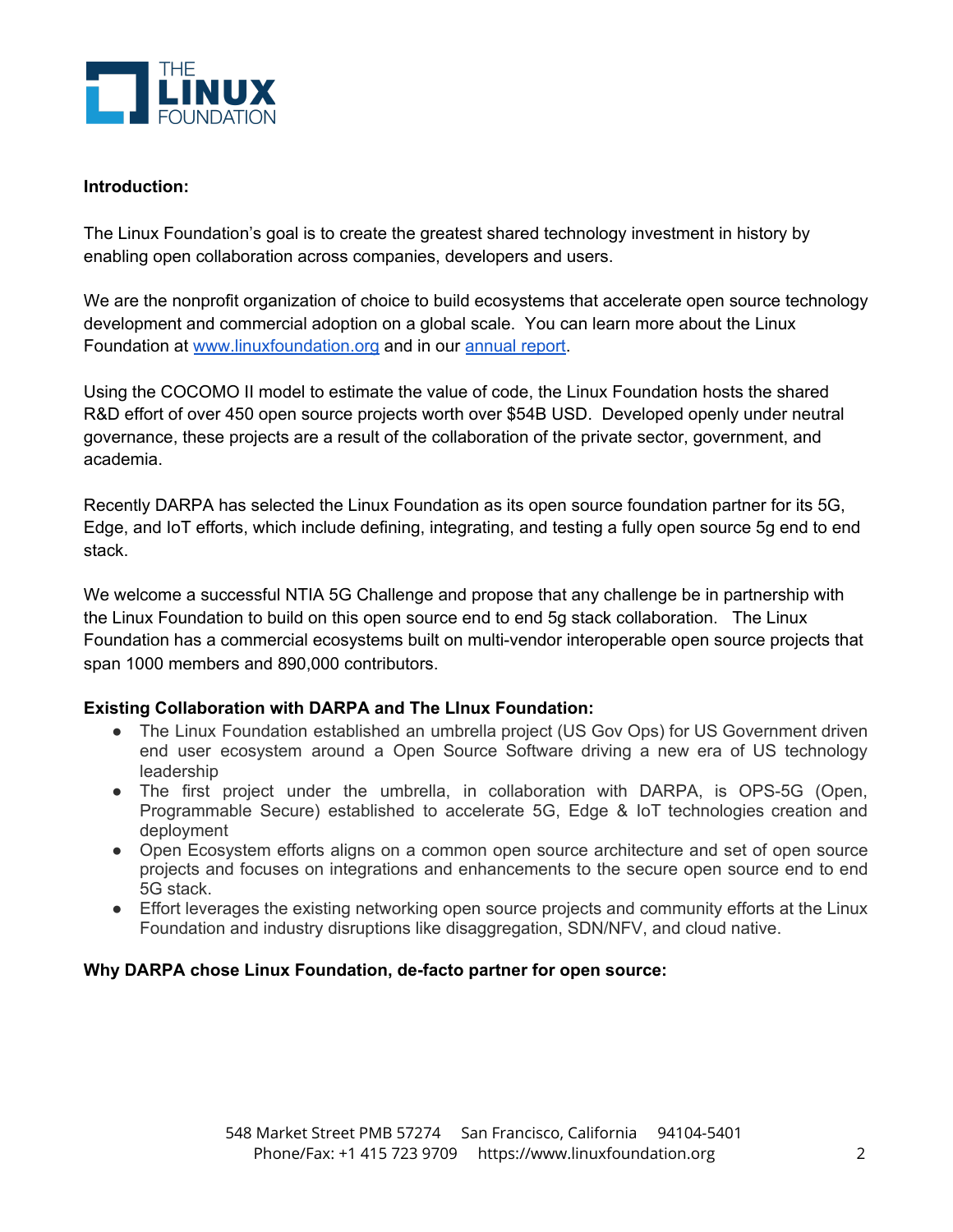

- Expertise in building sustainable commercial ecosystems around open technology: open source software, specs, hardware, data
- Neutral governance plus open source development, creates even playing field for contributions and a technology transfer path for new innovations
- Ability to quickly onboard new ecosystem players into the open source community through robust training, certification, and guidance
- Home to 15 of 16 of the top Open Source Networking projects, leveraged by over 75% of WW Telecom Operators

In addition to hosting Linux, the Linux Foundation is also home to the private, government, and academia collaboration around open source projects that define the end to end 5G stack including: ONAP, Magma, FD.IO, Tugsten Fabric, OpenDaylight, ORAN Alliance Software Community, Kubernetes and related Cloud Native Computing Foundation (a Linux Foundation initiative) projects, Akraino, Project Eve, Zephyr, and many many more.

#### **I. Challenge Structure & Goals**

A. How could a Challenge be structured such that it would take advantage of DOD's role as an early U.S. Government adopter of 5G technology to mature the open 5G stack ecosystem faster, encourage more participation in open 5G stack development *including encouraging new participants, and identify any roadblocks to broader participation?*

The Linux Foundation proposes that 5G Challenge work products be focused on existing or new open source projects hosted at the Linux Foundation with its neutral governance and open, transparent development model. In addition to the projects hosted at the Linux Foundation listed earlier, on February 3rd, 2021, Facebook contributed the Magma Project, an open source 5G core network function to the Linux Foundation. The Magma Project closely cooperates with and has contributions from Open Air Interface.

B. How could a Challenge be structured to focus on the greatest impediments to the maturation of end-to-end open 5G stack *development?*

The Linux Foundation recommends the Challenge coordinate with US DoD 5G Initiative and DARPA OPS-5G and other DARPA initiatives. The coordination can further support the center of gravity and momentum around the common set of open source projects accelerating time to innovation in the open source 5G end to end architecture hosted at the Linux Foundation.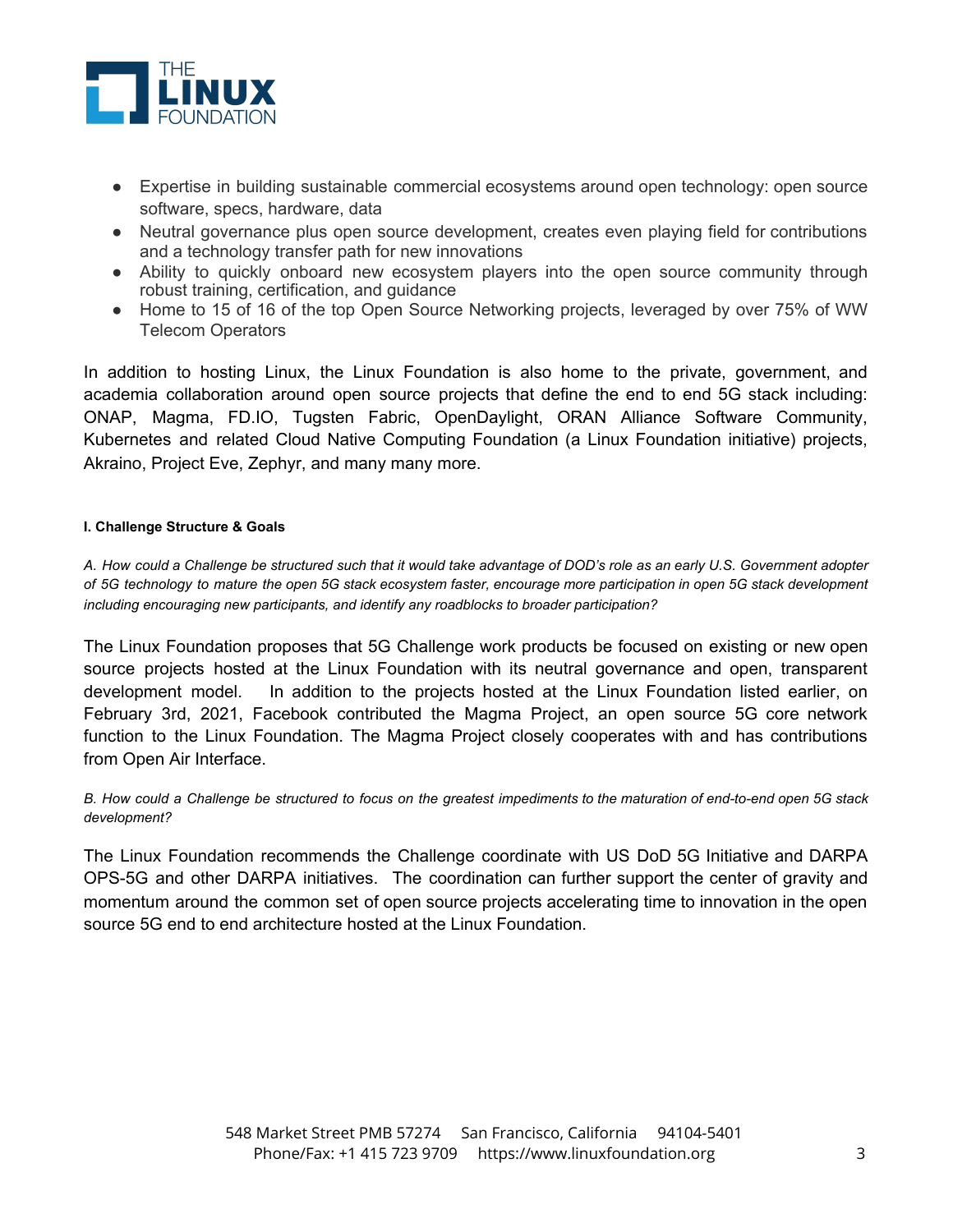

C. What should be the goals of a Challenge focusing on maturation of the open 5G stack ecosystem? How could such a Challenge be structured to allow for the greatest levels of innovation? What metrics should be used in the assessment of *proposals to ensure the best proposals are selected?*

In addition to encouraging development in all of the open source projects already selected with DARPA to define the end to end 5G stack, we recommend additional focus to be encouraged in the area of ORAN. Specifically, we encourage additional open source development, contributed by private industry, government and academia, to the ORAN Software Community, hosted at the Linux Foundation, in order to accelerate readiness of the ORAN stack for inclusion in the fully open source 5g end to end reference architecture.

D. How will the open 5G stack market benefit from such a Challenge? How could a Challenge be structured to provide dual *benefit to both the Government and the open 5G stack market?*

The challenge will further enhance the sustainable commercial ecosystems at the Linux Foundation around open technology, be it open source software, specs, hardware, or data.

The challenge will invite new ecosystem players to the open source community. The Linux Foundation has the methodologies and resources to onboard these new players with robust training, certification, and technical guidance.

By executing the Challenge in partnership with Linux Foundation, the neutral governance and open source development will provide a playing field for contributions and a technology transfer path for new innovations.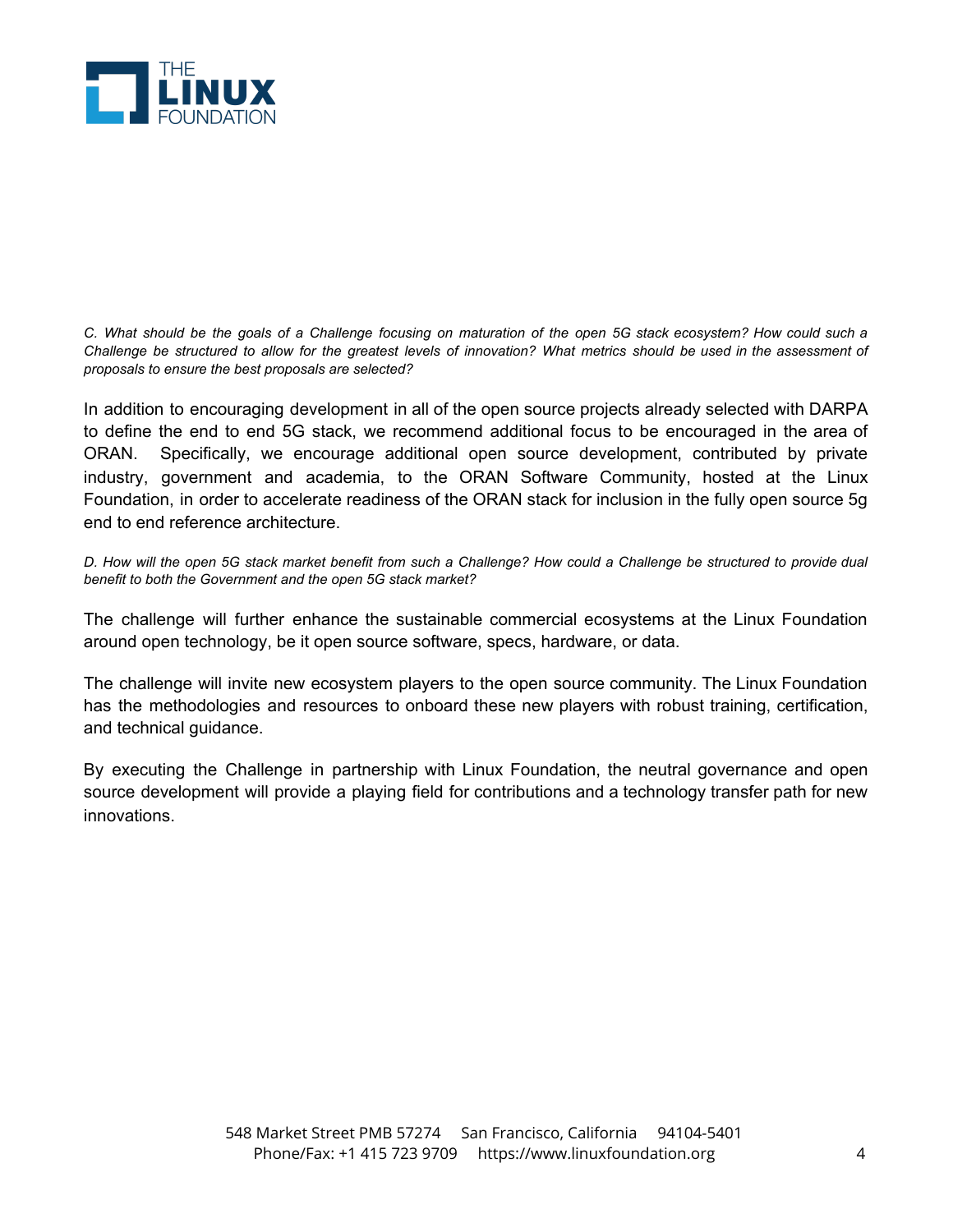

#### *II. Incentives and Scope*

A. What are the incentives in open 5G stack ecosystem development that would maximize cooperation and collaboration, promote interoperability amongst varied open 5G stack components developed by different participants, and mature desired *featured sets faster with greater stability?*

Collaborating in an open development model, as is the Linux Foundation methodology, is critical to maximizing cooperation and collaboration. For example, we recommend that code be developed iteratively in the open, as existing project communities do not respond well to large code drops from developers and entities not previously working within the project community.

B. Could a Challenge be designed that addresses the issues raised in previous questions and also includes test and *evaluation of the security of the components?*

Test and Evaluation is a very important component of OPS-5G as well as many open source projects. We encourage all open source projects to consider including test and evaluation as part of the development process.

C. Could a Challenge be designed that would require participants to leverage software bill of materials design principles in the *development of components for an open 5G stack?*

It is common in the build process of an open source project to include the software BoM, that is, a list of all the upstream open source components used to build the project and their open source software licenses. The Linux Foundation can assist the Challenge participants to follow established best practices in this area.

D. Many open 5G stack organizations have developed partial implementations for different aspects of an open 5G stack. What portions of the open 5G stack has your organization successfully developed with working code? What portions of the open 5G stack does your organization believe can be developed quickly (6 months or less)? What development support would best *enable test and evaluation of the different elements of an open 5G stack?*

The Linux Foundation facilitates the collaboration of developers worldwide from private sector, government, and academia on open source projects that have the potential to become the defacto-standard implementation in their respective industries. Please see previous comments on the end to end 5G stack collaboration efforts hosted at The Linux Foundation.

E. What 5G enabling features should be highlighted in the Challenge, such as software defined networking, network slicing, *network function virtualization, radio access network intelligent controller, radio access network virtualization?*